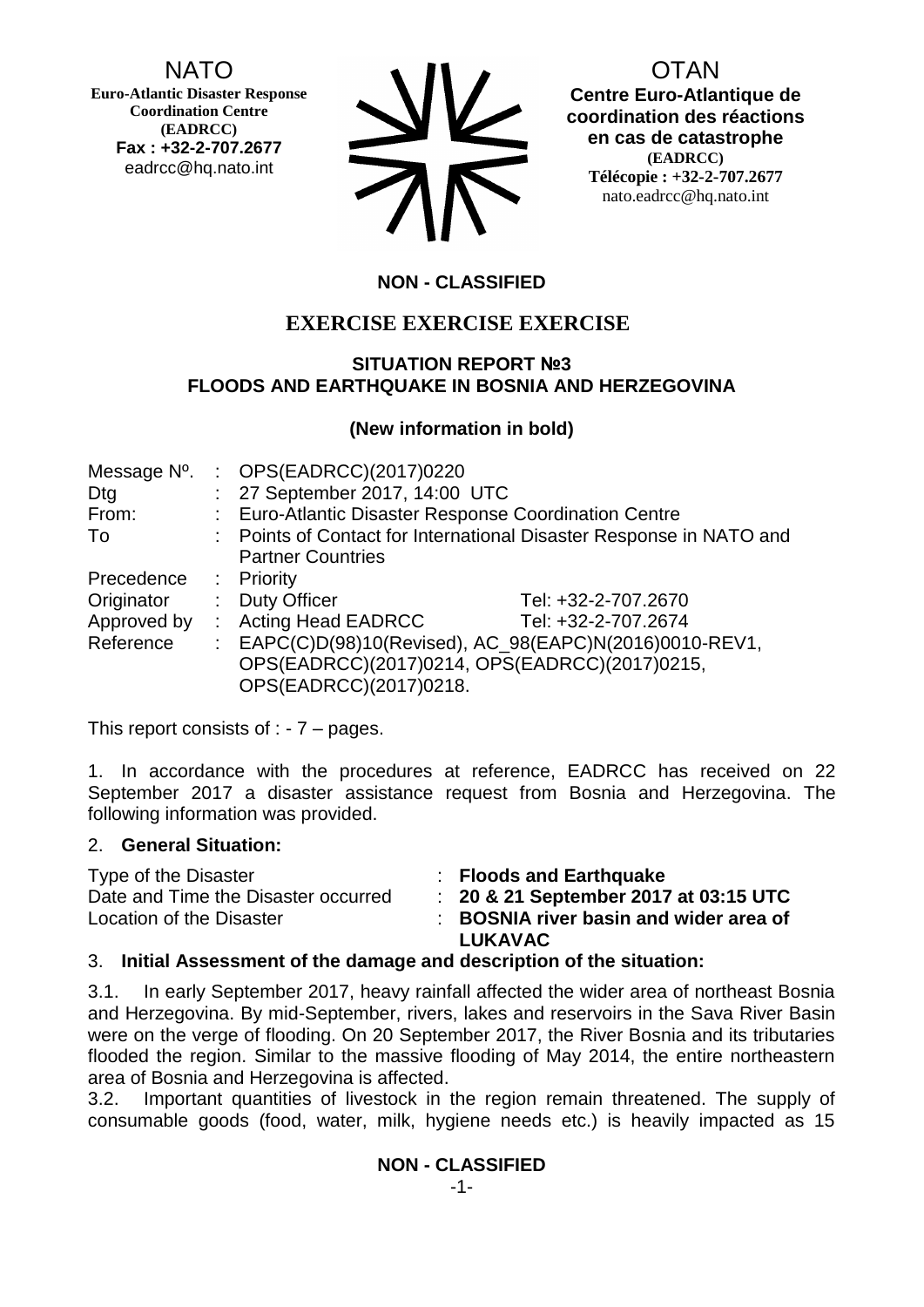

bridges were severely damaged and many roads were destroyed. Due to slippery pavement many car accidents were reported in the wider area of the canton, particularly in the area of Lukavac, Tuzla, Živinice, and Srebrenik, but also in the broader area of Majevica mountains and Bijeljina region. Most likely, the fresh water supply is contaminated with sewage and industrial run-offs. Unsubstantiated reports of unexploded ordnance and mines were registered in several locations previously thought to be cleared.

3.3. The health system is backlogged due to the high number of injured people. Local and regional communities, still not fully recovered after the floods in May 2014, are struggling to cope with the situation but quickly becoming overwhelmed as they lack sufficient response capabilities.

3.4. **Secondary emergency:** On 21 September 2017 at 03:15 UTC, a Magnitude 5 Richter scale earthquake struck the wider area of Lukavac. The devastating earthquake lasted for 12 seconds and the effects were felt in the neighboring areas of Tuzla, Gračanica and remote places such as Živinice.

3.5. The earthquake was not of great strength, but had a relatively shallow depth. It originated at a depth of 15 km, with its epicenter between the village of Bistarac and Šići. Initial reports indicate substantial damage to a number of older buildings, particularly from the 50s.

3.6. Seismologists predict powerful aftershocks which could result in additional damages to include the bursting of dams. The population remains on high alert as any dam breaks could result in catastrophic flooding from Lukavac to Doboj.

3.7. The consequences of the earthquake are still in the process of being confirmed but initial assessment indicates that approximately 30 people died with many more feared trapped.

3.8. An accident at the Đurđevik mine trapped many miners. Also, a technological accident was triggered by the earthquake in the industrial complex in Živinice, leading to release of hazardous substances. Public and private telecommunication infrastructures are heavily affected by the earthquake and landslides. This has an impact on the efficiency of rescue operations and public communications.

## 3.9. **According to the latest LEMA report:**

The assessment made by the Cantonal administration of civil protection of Tuzla canton identified mainly affected areas in the vicinity of Tuzla city.

The populated areas in Tuzla canton are heavily impacted. These areas include Tuzla city, Lukavac city, Gračanica city as well as settlements near Modrac Lake and along the river Spreča. The flash floods have triggered landslides on the slopes of urban and rural areas in the region. The landslides on Mountain Majevica have already damaged 40 residential buildings including houses, schools, local clinics.

The consequences are devastating. The total number of victims is still being confirmed but at least 20 people remain missing or unaccounted for. Over 160 houses are destroyed or damaged resulting in the relocation of over 1500 residents throughout Tuzla canton.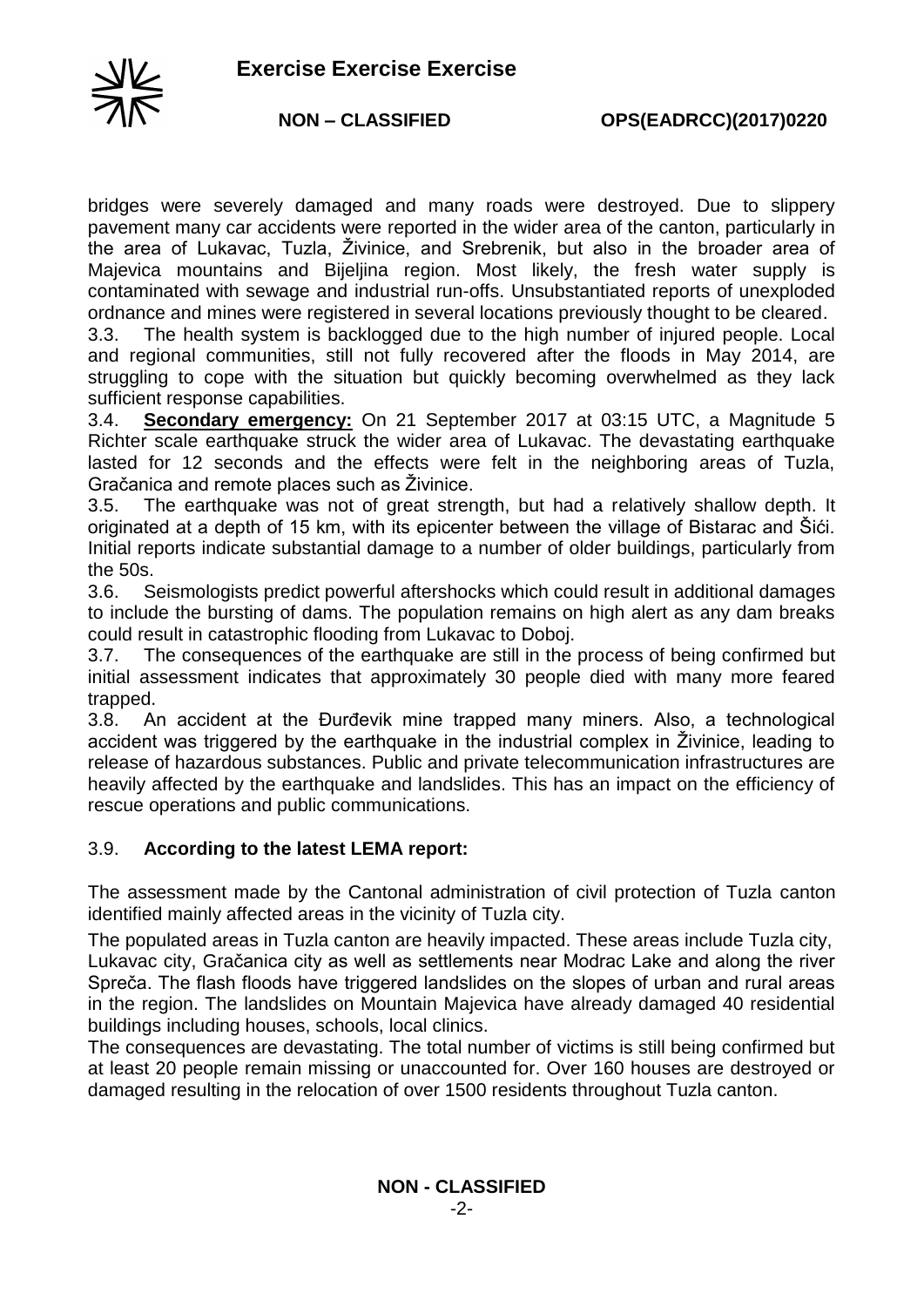

Important quantities of livestock in the region remain threatened. The supply of consumable goods (food, water, milk, hygiene needs etc.) is heavily impacted as 15 bridges were severely damaged and many roads were destroyed. Due to slippery pavement many car accidents were reported in the wider area of the canton, particularly in the area of Lukavac, Tuzla, Živinice, and Srebrenik, but also in the broader area of Majevica mountains and Bijeljina region. Most likely, the fresh water supply is contaminated with sewage and industrial run-offs. Unsubstantiated reports of unexploded ordnance and mines were registered in several locations previously thought to be cleared.

### 4. **National resources available for disaster response and measures taken:**

4.1. The national response capabilities are overstretched and the national healthcare system is backlogged, with one hospital affected by the disaster and other hospitals working at maximum capacity.

4.2. The authorities of Bosnia and Herzegovina assess that there are not enough national response capabilities to deal with the two overlapping disasters and decide to initiate a request for immediate international assistance.

4.3. The authorities of Bosnia and Herzegovina established Staff LEMA with 5 representatives, provided 8 onsite commanders, 2 helicopters and helicopter unit and one is MEDEVAC.

4.4. LEMA informs the population through media on the emergency situation, hot spots and international team engagement. Two press conferences were held. At the first conference a representative from LEMA and Government Office presented initial situation from the field. At the second conference, an OSOCC member was also present providing more details on international team engagement and rescue activities.

4.5. **TERMINALI location: deployed national resources, 1st and 2nd responders, 4 person trapped in vehicles and on heights. No international assistance deployed at the moment, but it has been requested.** 

4.6. **MALINE location: deployed national resources, 1st and 2nd responders (WP units), 10 international teams deployed, 5 dead person, 5 injured, 1 missing person.**

4.7. **OSKOVA location: bus fell into river, UXO polluted area, deployed national resources, 1 international medical team deployed, 9 injured persons.**

4.8. **MODRAC location: lake pollution due to spill of unknown liquid, vehicle fell into lake (unknown number of missing person), 2 persons trapped into cable car. Local community and national resources engaged (water rescue units) and 12 international teams.** 

4.9. **GUMING location: 10 persons trapped, deployed 1st responders and 2 international USAR teams.** 

4.10. **SODASO location: 3 person injured, trapped persons on 3 floors of the building, chemical spill inside building, presence of explosives. Deployed national 1 st responders and international USAR, CBRN and HMP teams.** 

4.11. **DJURDJEVIK location: 16 person trapped, 2 injured, 4 dead; deployed national 1st responders and 2 international USAR teams.**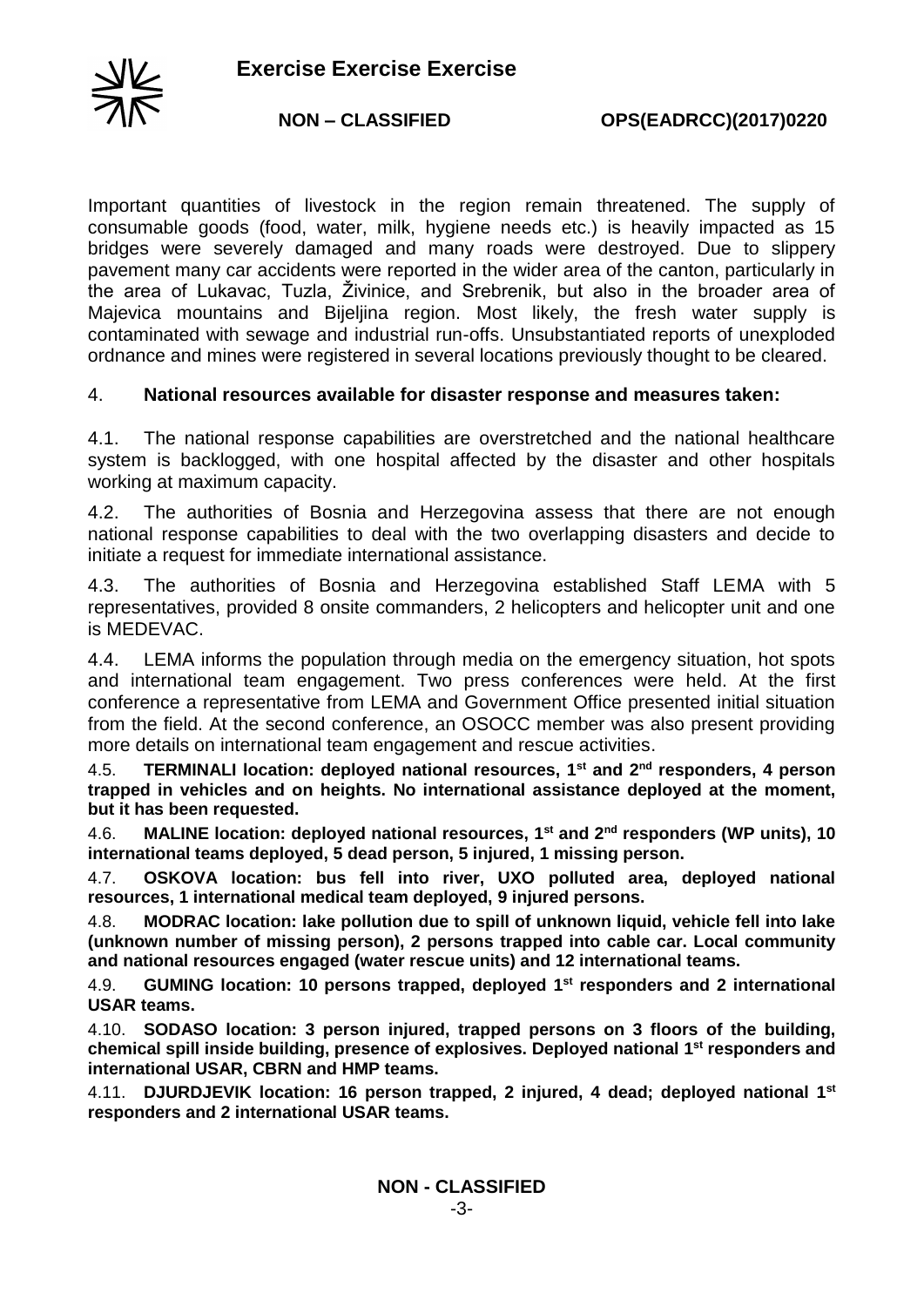

## 5. **Assistance provided/offered by allies and partners:**

According to Ministry of Security of Bosnia and Herzegovina, the following teams and items were provided by allies and partners:

| Nº  | <b>Country &amp;</b><br><b>Organisations</b> | <b>TEAMS and ITEMS</b>                                                                                                                        |
|-----|----------------------------------------------|-----------------------------------------------------------------------------------------------------------------------------------------------|
| 1.  | Albania                                      | provided 1 Water rescue team                                                                                                                  |
| 2.  | Armenia                                      | provided 1 USAR Team, 1 CBRN Team, 1 Water Rescue Team.                                                                                       |
| 3.  | Austria                                      | provided ICT Support and Mobile kitchens                                                                                                      |
| 4.  | Azerbaijan                                   | provided 1 USAR Team, 1 CBRN Team, 1 Water Rescue Team.                                                                                       |
| 5.  | <b>Belgium</b>                               | provided BFAST Team, ICT Support as a part of the OSOCC.                                                                                      |
| 6.  | <b>Bulgaria</b>                              | provided 1 Water Rescue Team. Rescue response items: 1 truck, 2<br>mini-bus, 2 trailers, 2 boats.                                             |
| 7.  | Croatia                                      | provided 1 Water Rescue Team, Rescue response items: 2 boats<br>and 4 vehicles.                                                               |
| 8.  | <b>EUFOR</b>                                 | provided Airborne Ground Surveillance and Reconnaissance<br>(ASGR) service includes: 1 aircraft "Cessna 208 Caravan" 5<br>experts and pilots. |
| 9.  | Finland                                      | provided ICT Support                                                                                                                          |
| 10  | Georgia                                      | provided 1 light USAR Team                                                                                                                    |
| 11. | Italy                                        | provided 1 Water Rescue and 1 CBRN Teams, Rescue response<br>items: 2 boats and 4 vehicles.                                                   |
| 12. | Montenegro                                   | provided 1 Water Rescue and 1 CBRN Teams, Rescue response<br>items: 2 boats, 2 mini-buses, 2 vehicles with trailers.                          |
| 13. | Norway                                       | provided ICT Support                                                                                                                          |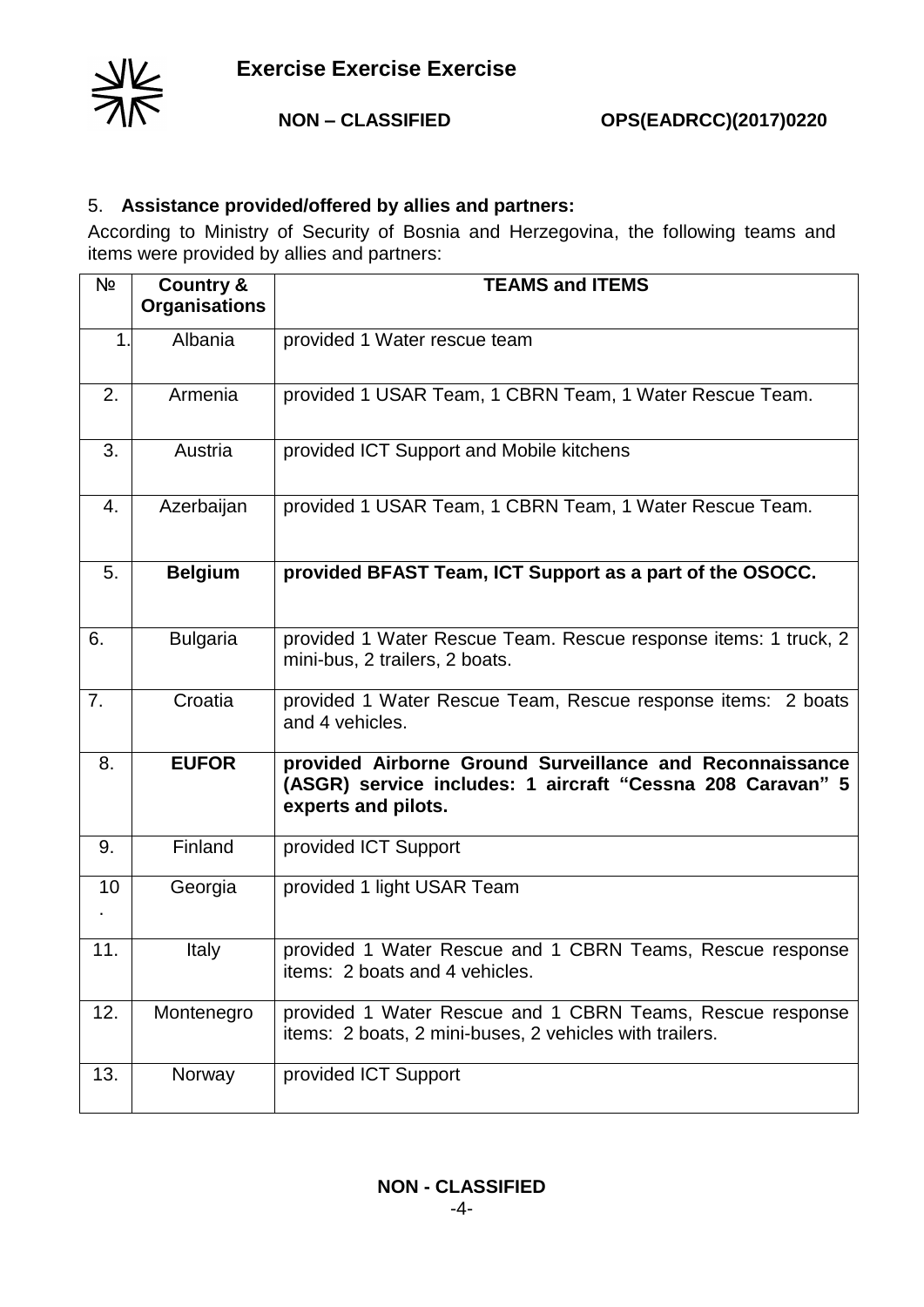

**NON – CLASSIFIED OPS(EADRCC)(2017)0220**

| 14. | <b>Pakistan</b>                                     | provided 1 Medical Team                                                    |
|-----|-----------------------------------------------------|----------------------------------------------------------------------------|
| 14. | Romania                                             | provided 1 USAR Team, 1 CBRN Team, 1 Water Rescue Team, 1<br>Medical team. |
| 15. | Serbia                                              | provided 1 Water Rescue Team, 1 light USAR Team                            |
| 16. | Slovenia                                            | provided 1 Water Rescue Team.                                              |
| 17. | Spain                                               | provided 1 CBRN Team.                                                      |
| 18. | The former<br>Yugoslav<br>Republic of<br>Macedonia* | provided 1 USAR Team, 1 CBRN Team, 1 Water Rescue Team.                    |
| 19. | Ukraine                                             | provided 1 CBRN Team, 1 USAR Team, 1 Water Rescue Team.                    |
| 20. | <b>USA</b>                                          | provided 1 CBRN, 1 Medical Team.                                           |

\* Turkey recognizes the Republic of Macedonia with its constitutional name.

Bosnia and Herzegovina has requested satellite imagery of the incident area. On 22 September 2017, EADRCC sent to European Response Coordination Center (ERCC) the request form for the activation of EU's Copernicus Rapid Mapping Service.

#### **6. No additional international assistance is needed at the moment.**

#### 7. **The Operational Point of Contact in Bosnia and Herzegovina is as follows:**

| Name:                                                     | Mr. Aleksandar Mandić                          |  |
|-----------------------------------------------------------|------------------------------------------------|--|
| Organization:                                             | Ministry of Security of Bosnia and Herzegovina |  |
| Phone:                                                    | mobile: +387 65 857 301                        |  |
| Fax:                                                      |                                                |  |
| E-mail:                                                   | alesandar.mandic@msb.gov.ba                    |  |
| Operational Point of Contact in the affected area         |                                                |  |
| Services of experts (indicate specialty and for how long) |                                                |  |
| Name:                                                     | <b>Staff LEMA</b>                              |  |
| Head                                                      | Mr. Hasan Fehratović                           |  |
| Organization:                                             | Ministry of Security of Bosnia and Herzegovina |  |
| Phone:                                                    | +38 761 043241                                 |  |
| E-mail:                                                   |                                                |  |
| Operating                                                 | 24/7                                           |  |
| Hours:                                                    |                                                |  |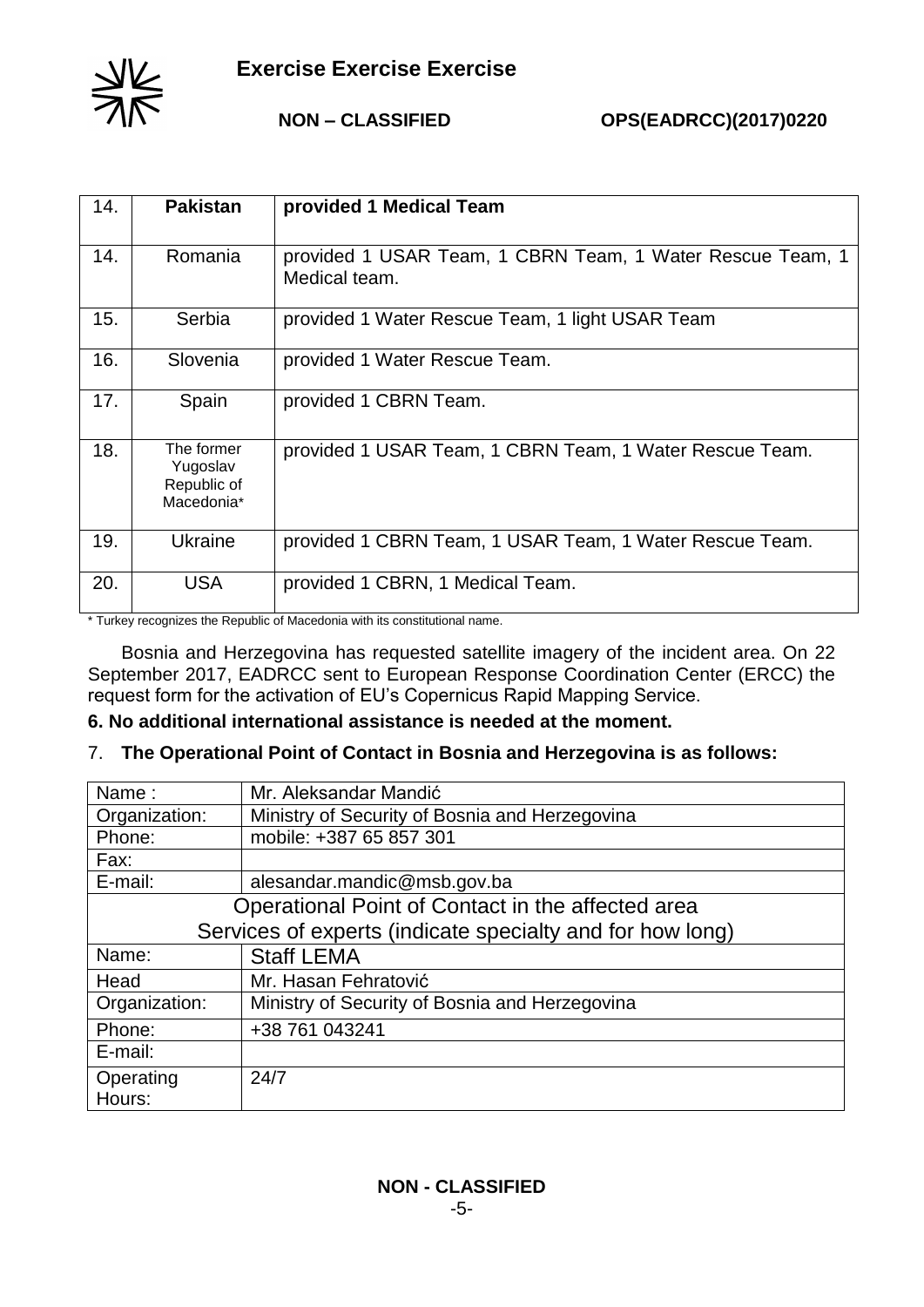# **Exercise Exercise Exercise**



**NON – CLASSIFIED OPS(EADRCC)(2017)0220**

## 8. **Points of Entry:**

- 8.1. Orašje (BiH) -Županja (CROATIA)
- 8.2. Šamac (BiH)-Slavonski Šamac (CROATIA)
- 8.3. Rača (BiH) Sremska Rača (SERBIA)
- 8.4. Karakaj (BiH) Mali Zvornik (SERBIA)

8.5. Hum (BiH) – Šćepan Polje (MONTENEGRO)

8.6. Klobuk (BiH) - Ilino Brdo (MONTENEGRO)

8.7. Sarajevo International Airport

8.8. Tuzla International Airport

## **Land transport**:

8.9. Orašje (BiH) -Županja (CROATIA)

8.10. Šamac (BiH)-Slavonski Šamac (CROATIA)

8.11. Rača (BiH) – Sremska Rača (SERBIA)

8.12. Karakaj (BiH) – Mali Zvornik (SERBIA)

8.13. Hum (BiH) – Šćepan Polje (MONTENEGRO)

8.14. Klobuk (BiH) - Ilino Brdo (MONTENEGRO)

## **Air transport (airplanes):**

8.15. Sarajevo International Airport

8.16. Tuzla International Airport

## **Air transport (helicopters):**

8.17. Kampus and Stadium Tusanj, Tuzla

#### **9. Point of Delivery:**

**9.1.**Tuzla International Airport

## **10. Coordinated Response**

a. Information about assistance offered and provided will be compiled from inputs received from EAPC national authorities, which does not imply the EADRCC's active involvement in each of the co-ordination processes.

b. The Euro-Atlantic Disaster Response Coordination Centre can be reached in the following ways:

| Telephone:    | +32-2-707.2670             |
|---------------|----------------------------|
| Fax :         | +32-2-707.2677             |
| Mobile Phone: | +32-475-829.071 (24 hours) |
| e-mail:       | nato.eadrcc@hq.nato.int    |